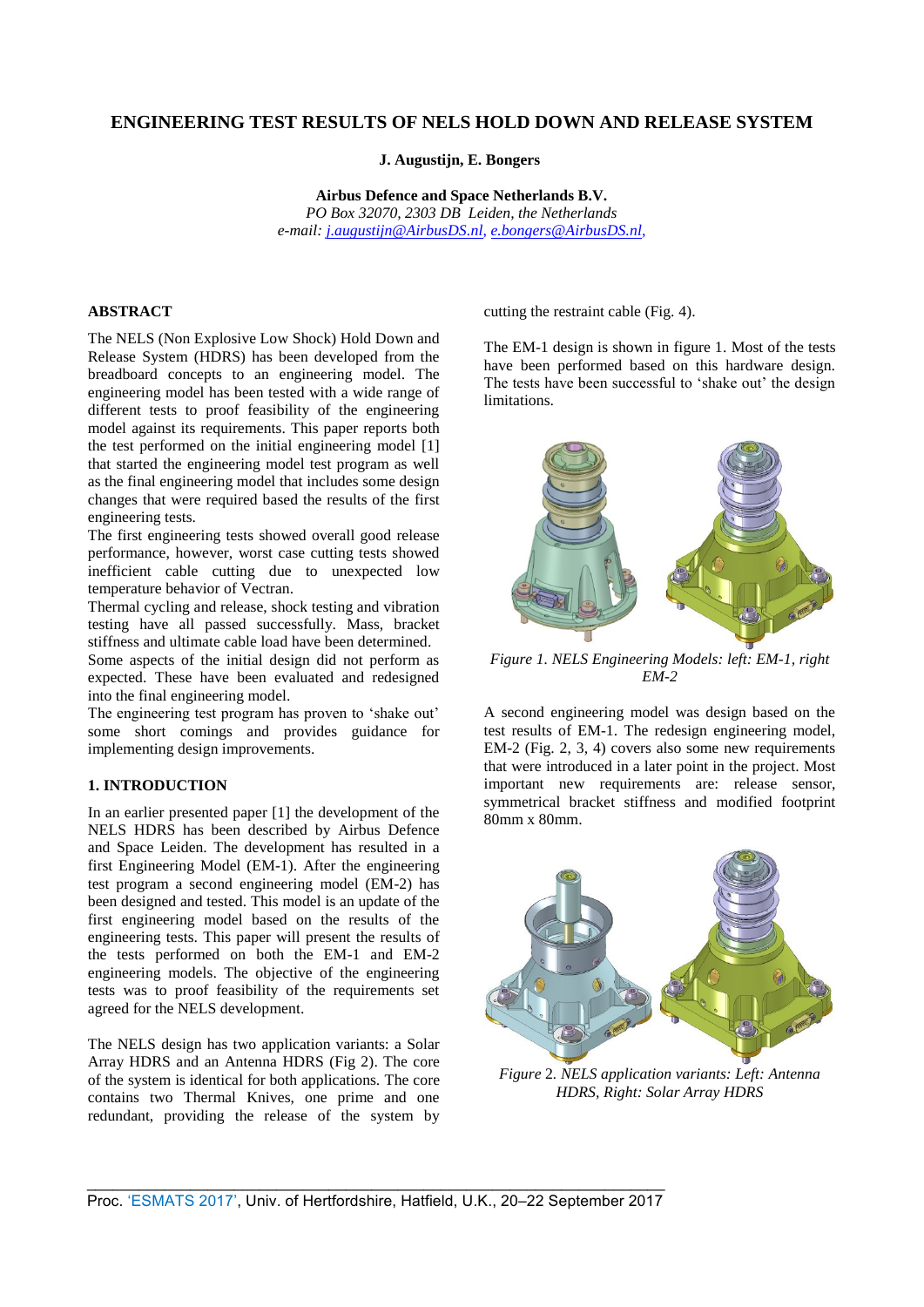

Thermal Washer

*Figure* 3*. Cross section of NELS (EM-2)*



*Figure* 4*. Thermal Knife assembly (EM-2)*

The EM test program has the objective to prove feasibility of the requirements. In table 1 the design driving/key requirements are given.

| Table 1: NELS Requirements |                                   |                   |  |  |
|----------------------------|-----------------------------------|-------------------|--|--|
| <b>Property/parameter</b>  | value                             | remark            |  |  |
| <b>Stack height</b>        | 68-170mm                          |                   |  |  |
| Axial preload cap.         | 15kN                              |                   |  |  |
| <b>Ultimate load</b>       | > 45kN                            | Safety factor 3   |  |  |
| Lateral load cap.          | 7400N                             |                   |  |  |
| <b>Operating. Temp.</b>    | $-144^{\circ}$ C $+152^{\circ}$ C | End fitting (top) |  |  |
|                            | $-80^{\circ}$ C $+97^{\circ}$ C   | <b>Bracket</b>    |  |  |
| <b>Release time</b>        | $< 90$ sec.                       |                   |  |  |
| <b>Release Shock</b>       | $<$ 300g                          | up to 10kHz       |  |  |
| <b>Release Power</b>       | $<$ 30W                           |                   |  |  |
| <b>Mass of system</b>      | max. 620g                         | excl. cup/cone    |  |  |
| <b>Interface voltage</b>   | 20V, 50V, 100V                    |                   |  |  |
| <b>Isolation</b>           | double isolated                   | according ECSS    |  |  |
| <b>Storage time</b>        | 1 year                            | pre-tensioned     |  |  |
|                            |                                   |                   |  |  |

### **2. TEST PROGRAM**

The Engineering model is tested on different assembly levels. The restraint cable, thermal knife and bracket are tested separately on unit level. The system test required the full assembled system. The following tests are performed on the engineering models assembled from the procured hardware.

Restraint Cable testing (unit)

- Ultimate load (ambient, hot and cold)
- Ultimate load with rotated upper end fitting
- Ultimate load with tilted upper end fitting
- Long duration storage tests

Thermal Knife testing (unit):

- Ambient cutting
- Low pre tension cutting
- Hot and cold vacuum cutting
- Inrush current
- Maximum power test (glow test)
- Torque & friction of knife arm
- Redundant Thermal Knife test
- Vulnerability tests of the heater plate to various contaminants

Bracket testing (unit)

- Bracket stiffness
- Bracket sliding

System testing (full assembly):

- **Mass**
- Hold down and release test after 20 TVAC cycles
- Random vibration
- Shock generation

# **3. TEST RESULTS**

#### Restraint Cable testing

The restraint cable has been tested on ultimate load for different environments and lengths. All results meet the target of a minimum of 45kN before the cable partly breaks or slides out of the end fitting. Typical ultimate load value for the end fitting cable design is for short cables 52kN and for longer cables 54kN. The difference can be explained by the improved setting of the longer braided cable.

The ultimate load under hot  $(+150^{\circ}C)$  conditions drops due to the sliding of the cable in the end fitting to ~5kN. Since the release of the system is not dependent of the pretension in the cable and the mechanical loads are low during orbiting this is acceptable and is in some cases even preferable. The ultimate load under cold (-150°C) conditions drops to 37kN.

The cable braiding has its function to release the shock gradually but makes the cable inherently sensitive to twist. The influence of the braiding twist on the ultimate load has been tested. It can be concluded that the cable shall not be twisted more than 30 degrees to maintain its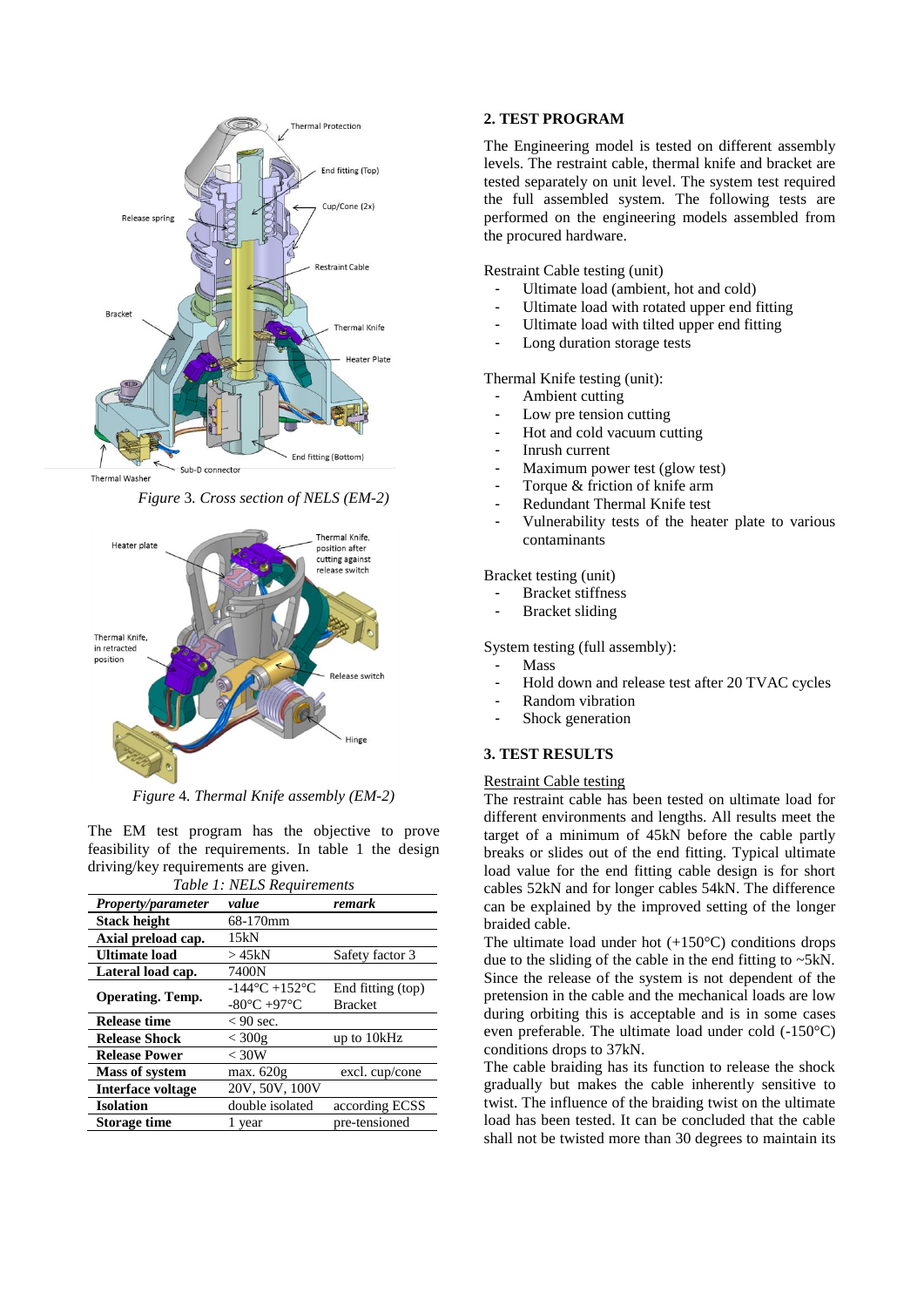ultimate load properties.

#### Thermal Knife testing:

The Thermal Knife is the release initiation concept for the NELS system. The release shall be failure free under the worst case conditions. The Thermal Knife shall operate both on ground with ambient pressure under cleanroom conditions and in orbit under extreme thermal conditions. The worst case conditions for the release with Thermal Knife are at low temperatures and low pretension. This will increase the cutting time required to fully cut the cable. Several cutting tests have been performed to prove the on-ground cutting and also the on-ground life time of the Thermal Knife. Adjustments have been made to the Thermal Knife to optimize the cutting for both on ground cutting as well as in orbit cutting.



*Figure* 5*. Thermal Knife cutting Vectran cable*

In a vacuum chamber several cuttings at -80°C under high and low pretension have been made successfully. The cutting time is an indication of the efficiency of the cutting process and was used to tune the cutting angle of the heater plate.

The lifetime of a heater plate is determined by: the operating power, the number of cutting cycles and most important the pressure during cutting. In a low pressure environment (vacuum), the temperature of the heater plate will increase significantly. Tests have shown that life of the heater plate is mainly determined by the number of vacuum cuttings.

The Thermal Knife is spring driven. The spring shall take care that there is minimum pressure to make contact between the heater plate and cable. The contact is required to transfer the heat to the cable for the release of the hold down system. Torque and friction are measured in cold and hot case to verify the design and to determine the motorization margin. During the testing, it was found that the friction was rather high. Improvements were made on the hinge design to lower the friction of the Thermal Knife and these were successfully tested.

Besides the normal cutting tests some special situations are tested. The redundancy of the Thermal Knife is verified by starting the cutting with the prime Thermal Knife, then stop the activation and activate the redundant Thermal Knife to cut the cable successfully.

The cutting process has been stopped and restarted three times to verify the ability of the release process to restart. The test proved that the cutting is able to restart without large delays in overall cutting time.

The purpose of the vulnerability tests is to determine sensitivity of the heater plate in case of damage or contamination with materials commonly used in the space industry.

Heater plates have been tested on their sensitivity to damage or contamination. The heater plates are sensitive to MoS2 contamination but are not sensitive to finger print, Fomblin, salt water, IPA and scratches.

#### Bracket testing

The stiffness of the NELS bracket (EM-1) is tested using a 100kN pull bench. The interface towards the space craft is tested with and without thermal washers. The stiffness is also measured in two directions, see table 2. The analysed asymmetrical stiffness was verified by the measurements. The asymmetry of the bracket has caused some discussions. Finally it has been decided to add and requirement on the bracket stiffness symmetry and a corresponding redesign of the bracket. The figures 1, 2, 3 present the redesigned bracket.

| <i>ultrium washers</i> |                |                            |     |  |
|------------------------|----------------|----------------------------|-----|--|
|                        |                | <b>Bracket Orientation</b> |     |  |
|                        |                | ∩°                         | 90° |  |
| Configuration          | <b>Thermal</b> | Stiffness [kN/mm]          |     |  |
|                        | Washer         |                            |     |  |
| $NELS$ ( $EM-1$ )      | No             | 46                         | 22  |  |
|                        | Yes            | 20                         | 11  |  |
| ARA Mk3                | No             | 41                         | 41  |  |
| (reference)            | Yes            | 29                         | 29  |  |

*Table 2: Measured Bracket stiffness with and without thermal washers*

*Note ARA Mk3 is the current base line hold down and release system for the Airbus Defence and Space Leiden Solar Arrays.*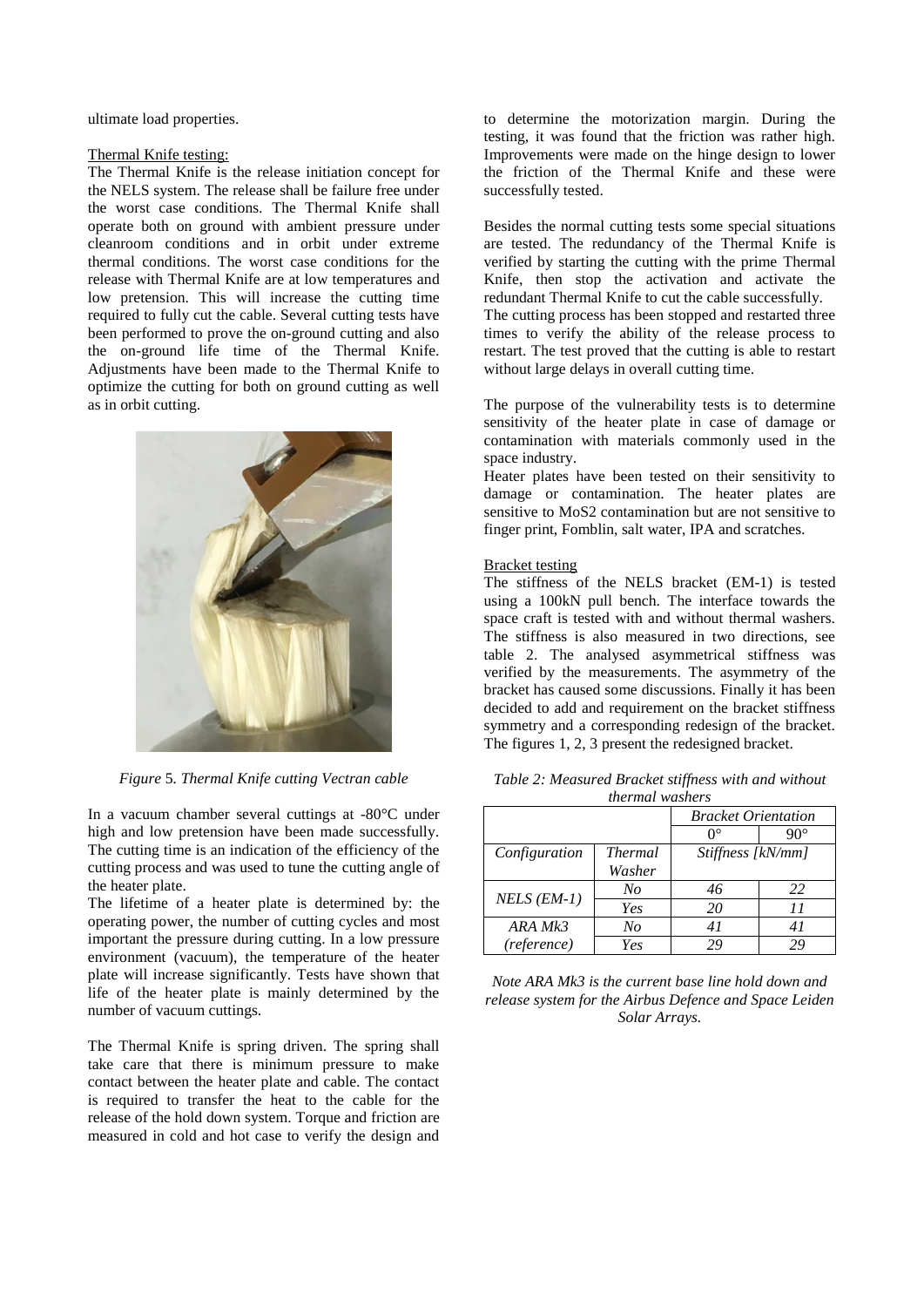

*Figure* 6*. Ultimate shear load of EM-1bracket: 20kN!*

Bracket sliding test revealed a design error in the thermal washers. The pretension of the interface bolts overloaded and cracked the thermal washers. The redesign of the washers will be tested during the qualification testing of NELS.

#### System testing:

The mass of the NELS hold down has measured part by part. In this paper only the mass of the relevant assemblies are reported.

| Restraint cable, 52mm:    | 117 g.   |
|---------------------------|----------|
| Restraint cable, 155 mm:  | $121$ g. |
| Locking nut top assembly: | 77 g.    |
| Bracket assembly:         | 414 g.   |
|                           |          |

Total NELS EM 2 panel stack $(1)$  612 g.

The total mass includes 138 gram for the remaining items that will remain on the deployed element

Functional test of the hold down was done after integration and pre-tensioning of a 155mm (5 panel) stack. A load cell was added to the stack to monitor the preload during cycling. The thermal vacuum cycles test required different temperatures at the bracket and upper end fitting. To establish a temperature gradient over the stack two shrouds are installed on the bottom and top of the stack, see figure 7. The bracket temperature is varied between -115 $\mathrm{^{\circ}C}$  / +72 $\mathrm{^{\circ}C}$  and the upper end fitting temperature between -124 $\degree$ C / +155 $\degree$ C. After the first hot cycles the pretension drops significantly. In the remaining cycles the pretension gradually reduces to 3kN after 20 cycles.



*Figure* 7*. NELS stack in vacuum chamber for thermal cycle test. Top and bottom cooling and heating establish a thermal gradient in the stack*



*Figure* 8*. Temperature and pretension during 20 cycles.*

After 20 thermal vacuum cycles a cut and release was done to proof the release function of the hold down system. The hold down was successfully cut and released. No sticking or degradation of the hardware was seen.

A random vibration test showed the robustness of the NELS design against vibration. The NELS system was tested in all its directions without dummy mass (Fig. 9). The Thermal Knife arm mechanism did not respond in the tested frequencies due to its low mass. The Thermal Knives are pressed against the cable in the launch

 $(1)$  Note: Only slight difference in mass for a 2-panel stack vs 5-panel stack due to only cable length difference.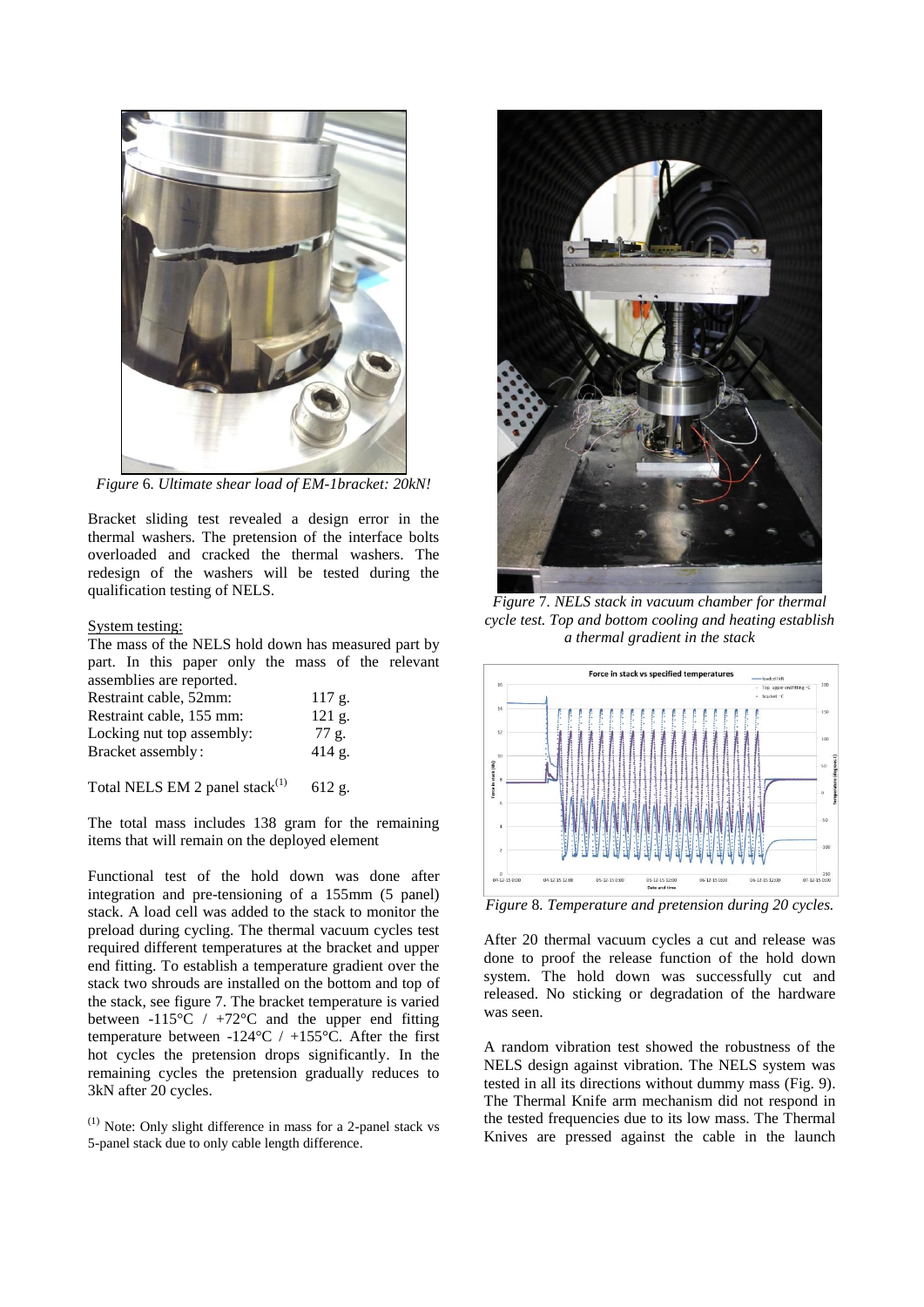condition. The potential abrasion of Vectran by heater plates during vibration has been investigated by test. The vibration test proved that polishing of the front edge of the heater plates reduced the cable damage to an acceptable minimum.



*Figure* 9*. Stacks on vibration table at Thales. View on cutting area of restraint cable after vibration testing.*

One of the big advantages of this concept is of course the very low shock during release. The emitted release shock is determined on a free hanging sandwich panel. The hold down is installed with interface bolts into the panel inserts in the Aluminum sandwich panel. The shock levels are measured with accelerometers in the center of the hold down and at 100mm interval from the hold down (Fig. 10). The measurement results indicated the highest shock level in the accelerometer positioned in the center of the hold down. The level that has been measured for the NELS hold down with 15kN pretension is ~2g. The reference ARA Mk3 HDRS measured a shock of 900g, which is already considered as a low shock device.

The NELS shock level is even an order lower than other hold down and release systems. It opens new application options of installing shock sensitive hardware closer to the S/C side wall (e.g. ceramic mirrors)



*Figure* 10*. NELS hold down mounted on free hanging sandwich panel. Accelerometers placed 100mm interspace*

#### **4. EVALUATION OF RESULTS**

The engineering test program started with the original engineering model hardware (EM-1). The engineering tests showed that some improvements were needed to meet the requirements for NELS.

One of the main points that was found during the engineering testing is the **cutting of Vectran** in extreme environmental case required more clearance between the heater plate and the already cut cable. The test showed that it is very important for the cutting process to move the already cut Vectran cable away from the heater plate. Heating the already cut cable slows down the cutting process and creates the risk of burning Vectran cable. The updated engineering model (EM-2) was improved with more clearance to have both in ambient and vacuum cold testing optimal cutting performance.

Another point found was the asymmetry in **bracket stiffness**. This was finally not acceptable due to the dependency of the hold down orientation on the Solar Array. Together with the redesign of the thermal washer this design improvement resulted in an increased S/C interface mounting pitch of 80mm x 80mm.

**Functional testing** of the NELS hold down after 20 thermal vacuum cycles proved that the concept and cutting process is well implemented in the design. The challenging requirements of pre tension, temperature envelope and overall system functionality are proven.

The **vibration testing** showed that the requirements are feasible and no damage to the restraint cable is made by a polished heater plate.

**Shock testing** revealed that the NELS hold down and release system has an ultralow shock that is an order lower than most available hold down and release